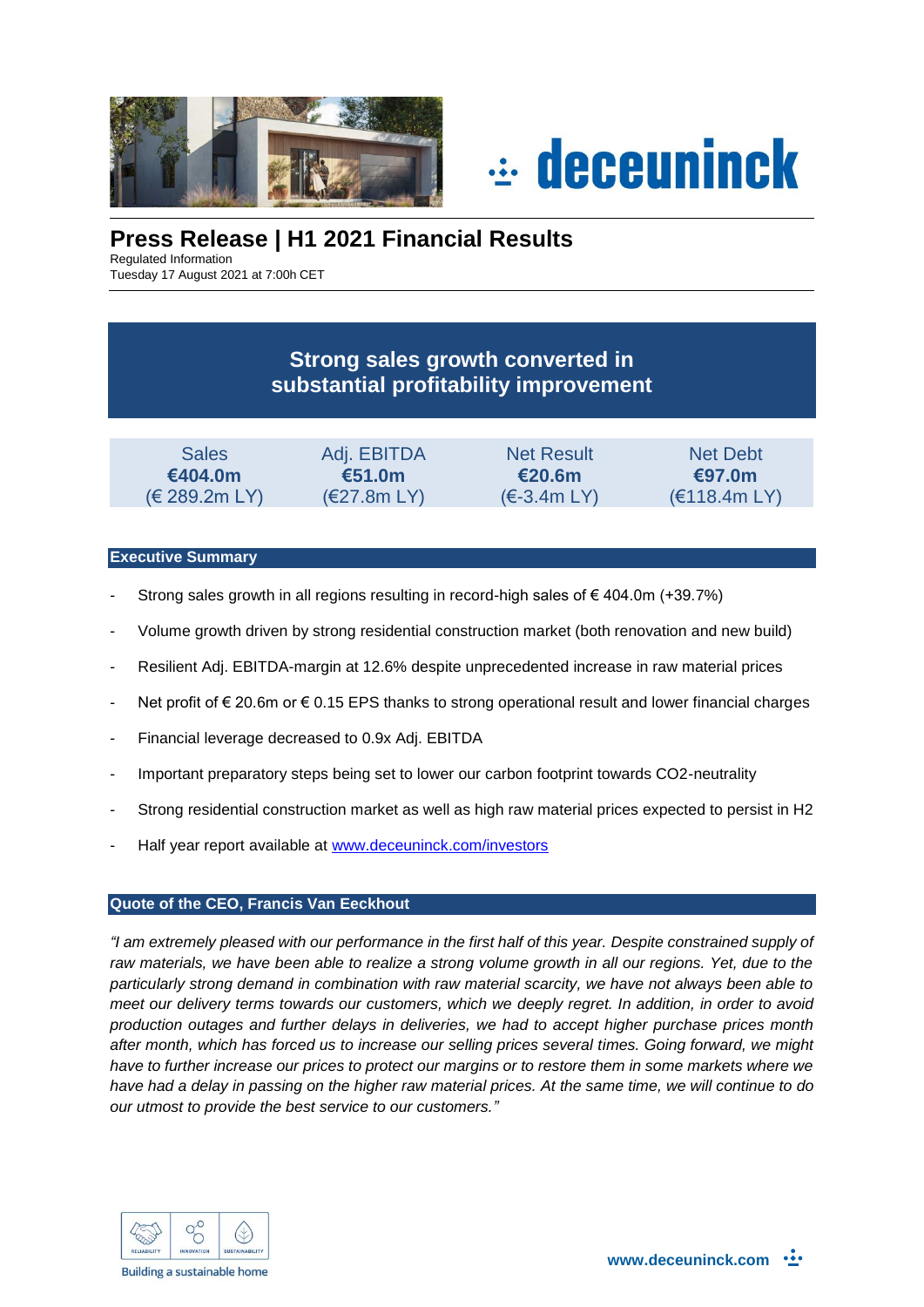## **Figure 1: Summary of consolidated Income Statement**

| (in $\epsilon$ million) | H1 2019 | H <sub>1</sub> 2020 | H1 2021 | $%$ yoy   |
|-------------------------|---------|---------------------|---------|-----------|
| <b>Sales</b>            | 312,5   | 289,2               | 404,0   | 39,7%     |
| Gross profit            | 92,8    | 88,9                | 118,7   | 33.5%     |
| Gross-margin (%)        | 29,7%   | 30,7%               | 29,4%   | $-1, 4pp$ |
| <b>EBITDA</b>           | 29,4    | 26,4                | 48,3    | 82,9%     |
| Adj. EBITDA             | 30,2    | 27,8                | 51,0    | 83,4%     |
| Adj. EBITDA-margin (%)  | 9.7%    | 9.6%                | 12.6%   | $+3,0$ pp |
| EBIT                    | 9,3     | 6.0                 | 29,3    |           |
| Financial result        | (11,1)  | (9,3)               | (5,2)   |           |
| EBT                     | (1,8)   | (3,5)               | 24,1    |           |
| Income taxes            | 0.6     | 0.0                 | (3,5)   |           |
| Net profit / (loss)     | (1,2)   | (3,4)               | 20,6    |           |

## **Figure 2: Summary of consolidated Balance Sheet**

| (in $\epsilon$ million) | H <sub>1</sub> 2020 | H <sub>1</sub> 2021 | $%$ yoy     |
|-------------------------|---------------------|---------------------|-------------|
| Total assets            | 605,6               | 633,9               | 4.7%        |
| Equity                  | 248,0               | 259,8               | 4.8%        |
| Net debt                | 118.4               | 97.0                | $(18, 1\%)$ |
| Capital expenditure     | 8.9                 | 24.8                | 177,5%      |
| Working capital         | 88,8                | 120,8               | 36.0%       |

## **Figure 3: Sales evolution by region**

| (in $\epsilon$ million) | H <sub>1</sub> 2020 | Volume | FX       | <b>Mix/Price</b> | H <sub>1</sub> 2021 | $%$ yoy |
|-------------------------|---------------------|--------|----------|------------------|---------------------|---------|
| Europe                  | 147.0               | 33.2%  | $-1.4%$  | 4.9%             | 200.9               | 36,7%   |
| North America           | 73.9                | 20.0%  | $-11.4%$ | 14.3%            | 90.7                | 22.8%   |
| Turkey & EM             | 68,4                | 38.1%  | $-50.8%$ | 77.0%            | 112.3               | 64,3%   |
| Total                   | 289,2               | 31.5%  | $-15.7%$ | 23.8%            | 404.0               | 39,7%   |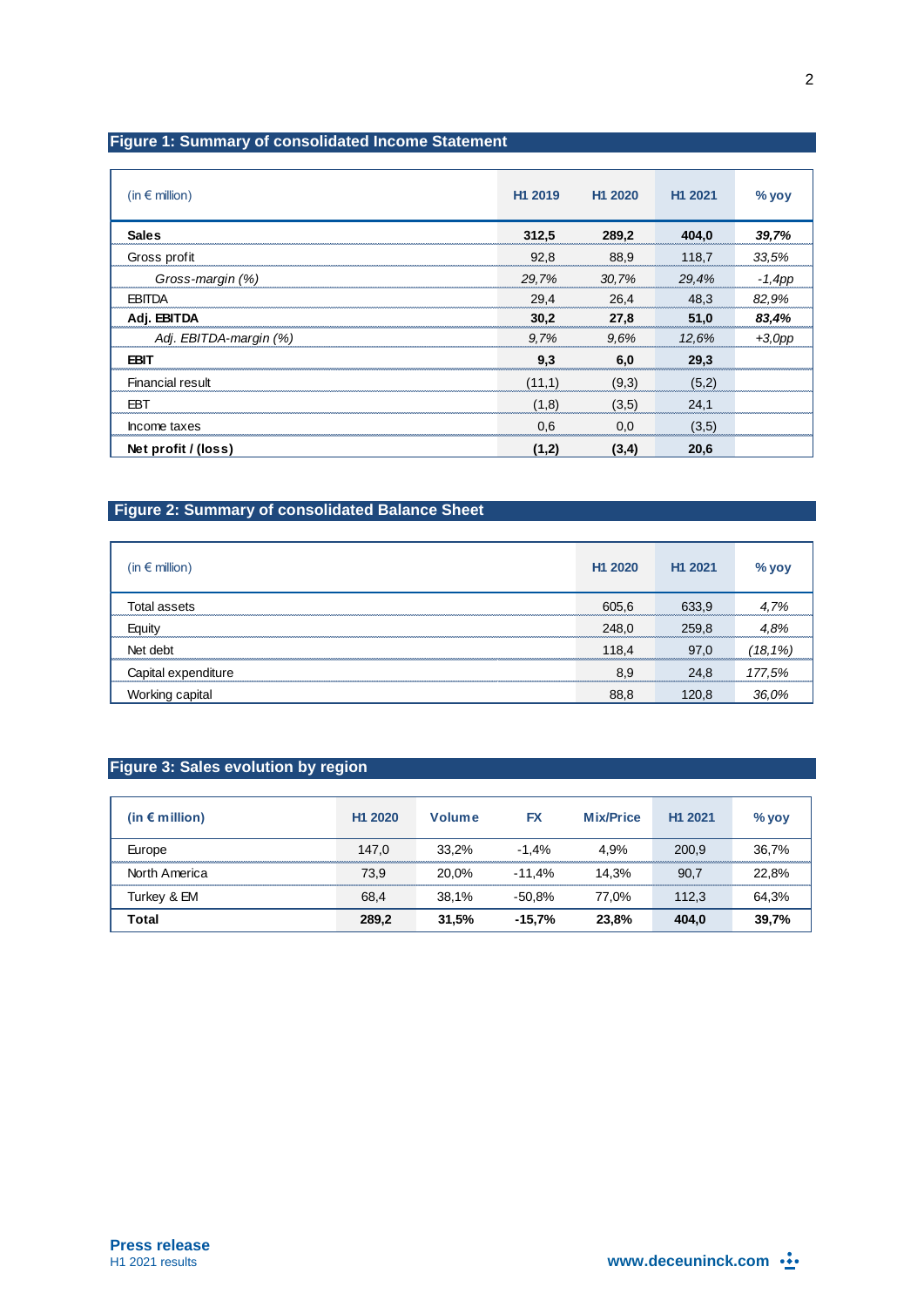#### **Sales**

Consolidated sales over the first six months of 2021 amount to  $\epsilon$  404.0m, representing an increase by 39.7% vs H1 2020 (€ 289.2m) and by 29.3% vs H1 2019 (€ 312.5m).

The main driver for this increase has been a very strong residential construction market in all regions, resulting in a volume growth at Group level by 31.5%. Renovation has benefited from leisure budgets and stimulus money being spent on home improvement while new built has benefited from the increased demand for single family homes. Also, the higher consumer confidence linked to the reopening of the economy and the progress of vaccination has supported our business.

Price increases implemented to mitigate the effect of higher raw material prices further drove sales higher as well. As PVC prices have increased month after month from mid-2020 until now, we have been forced on multiple occasions to adjust our selling prices. The speed at which we can do this differs from region to region, but on average it takes about three months before higher raw material prices are fully translated into higher selling prices.

Weaker currencies, mainly the Turkish lira and the US dollar, had an important negative effect on consolidated sales of (15.7)% or  $\epsilon$  (45.3)m.

#### **Income statement**

The **Adjusted EBITDA** over the first half of 2021 increased by € 23.2m to € 51.0m or 12.6% on sales (vs € 27.8m or 9.6% on sales in H1 2020 and vs € 30.2m or 9.7% on sales in H1 2019). This improvement, despite severe headwind from raw material price inflation, is primarily driven by the higher sales volumes, price increases and strict control of fixed costs.

In spite of multiple price increases throughout the first half of 2021, our **Gross Margin** has decreased from 30.7% in H1 2020 to 29.4% in H1 2021. This is mainly due to the inevitable delay in passing on higher raw material prices. Alongside price increases, also the higher operational efficiency as a result of both higher production volumes and the rationalization of our operational footprint in Europe have contributed to the resilience of our Gross Margin.

**Depreciations** slightly decreased from € 20.4m in H1 2020 to € 19.1m in H1 2021.

**Adjusted EBITDA-items** (difference between EBITDA and Adj. EBITDA) amount to € 2.7m (H1 2020:  $\epsilon$  1.4m) and include mainly costs related to the transition to the iCOR platform.

As a consequence of the above, the **operational result (EBIT)** improved to € 29.3m from € 6.0m in H1 2020.

The **financial result** has improved from € (9.3)m in H1 2020 to € (5.2)m as a result of lower financial debt, lower use of trade finance solutions and a one-off positive FX effect of  $\epsilon$  1.5m.

**Net result** for the first half of 2021 is a profit of € 20.6m versus a loss of € 3.4m in H1 2020. Earnings per share amount to  $\in$  0.15 (H1 2020: loss of  $\in$  0.03).

#### **Cash Flow and Balance sheet**

The **Net Financial Debt** has decreased from € 118.4m on 30/06/2020 to € 97.0m on 30/06/2021. As a result of this lower NFD and the higher LTM Adj. EBITDA (€ 109.3m LTM to 30/06/2021 vs € 58.3m LTM to 30/06/2020), the leverage of the Group has decreased from 2.0x to 0.9x.

**Capex** amounted to € 24.8m versus € 8.9m in H1 2020. The higher capex in H1 2021 is primarily explained by the purchase of a warehouse in Turkey and by capital expenditures to further support our strategic projects such as capacity expansion in recycling and the platform migration in Europe.

**Working capital** at € 120.8m on 30/06/2021 was € 32.0m higher than on 30/06/2020 (€ 88.8m) which is mainly due to higher trade receivables as a result of higher sales volumes.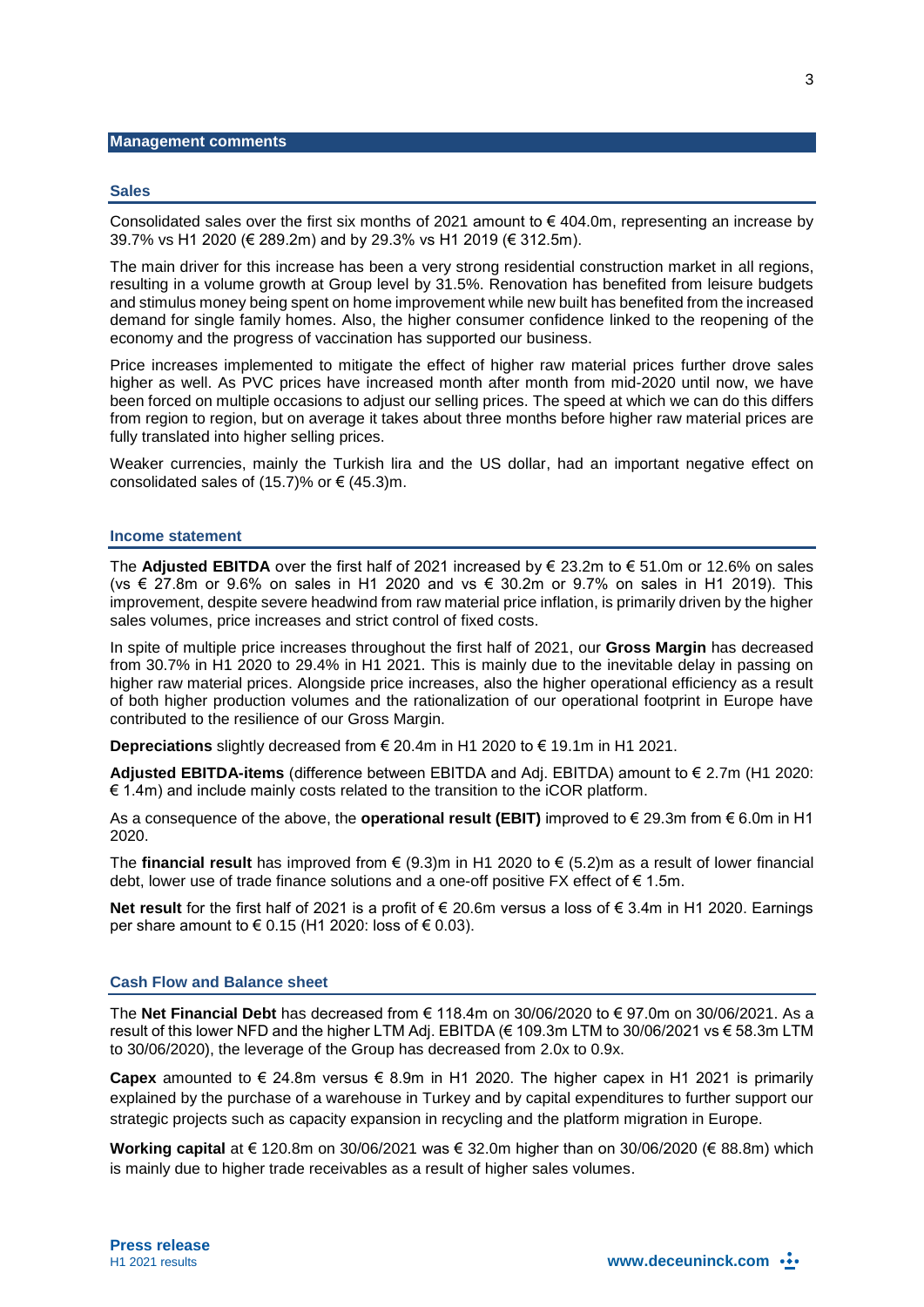#### **Raw materials update**

Since mid-2020 PVC prices have relentlessly increased to reach new record prices month after month in H1 2021. The major cause of this unprecedented price increase is a strong imbalance between supply and demand. Price increases of the feedstock components (mainly oil and ethylene) have only played a secondary role.

An abrupt decrease of PVC production in 2020 induced by Covid-19 followed by a strong acceleration of production in the beginning of 2021 caused several force majeures at the already limited number of PVC producers. The worldwide supply shortages as a result of this in combination with high demand from the construction sector and from China have pushed prices up.

For additives similar or even stronger price increases occurred. A worldwide supply shortage, caused by the winter storm in Texas (US) causing several force majeures upstream and by a lack of sea containers from Asia, created never seen price increases.

Although most of the force majeures at PVC producers have been lifted recently, we foresee further upward pressure on raw material prices, albeit more moderate than in the past twelve months. At best, raw material prices could stabilize at the current high levels.

#### **Strategic projects**

Our strategic projects remain on track. The commercial launch of our state-of-the-art window concept Elegant is ramping up fast in Western Europe and the transition in Central Europe from the former Inoutic-platform to the revolutionary modular iCor-system is gaining momentum as well.

As sustainability is a top priority for Deceuninck, we are happy to announce that we have hired an experienced full-time sustainability manager who will guide us to the next level in our sustainability trajectory. An important milestone has been the calculation, together with CO2logic [\(www.co2logic.com\)](http://www.co2logic.com/), of our carbon footprint. The results of this study are currently being analyzed and ambitious targets are being defined in order to lower our carbon footprint towards CO2-neutrality.

The additional investments in our recycling site in Diksmuide (BE) announced in our press release of 25 February 2021 are being implemented and are expected to be operational by the end of the year.

#### **Outlook**

We expect the strong performance of the residential construction market seen in the first half of the year to continue in the second. While the effect of leisure budgets and stimulus money being spent on home improvement might decrease next year, we expect that the EU Green Deal will gradually boost the renovation wave in Europe.

As raw material prices are expected to further increase, we will have to continue to adhere to a strict pricing discipline of translating higher raw material prices into higher selling prices.

In the long term, we continue to believe that PVC-windows, with their highest insulation values against the lowest carbon footprint, are part of the solution to address climate change by making buildings more energy-efficient. We therefore are convinced that our products can materially contribute to the ambitions set by the EU in their 'Fit for 55' climate plan to reduce CO2-emissions by 55% by 2030.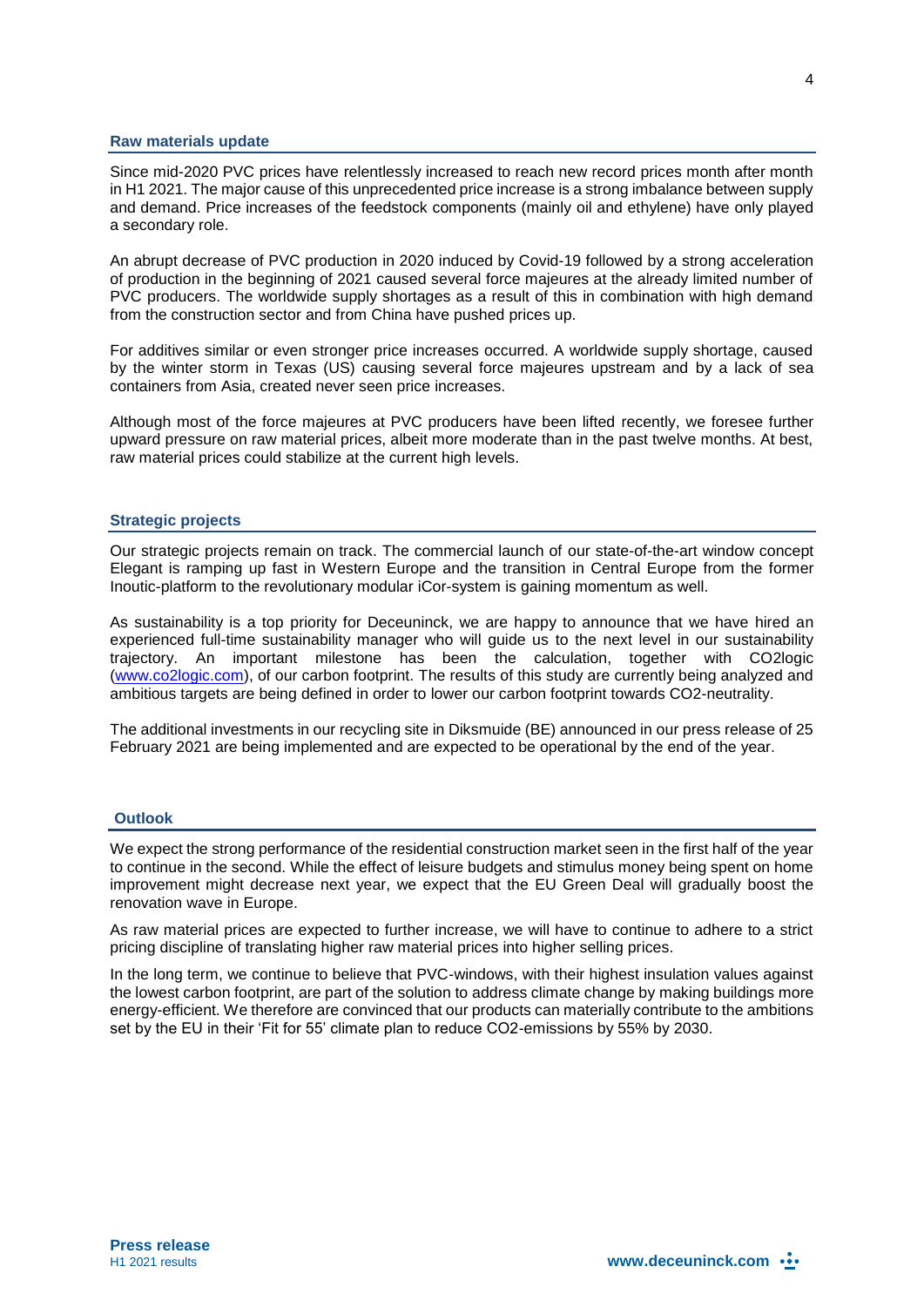#### **Annex 1: Consolidated Income Statement**

| FOR THE 6 MONTH PERIOD ENDED 30 JUNE                     | H <sub>1</sub> 2020 | H1 2021          |
|----------------------------------------------------------|---------------------|------------------|
| $(in \in$ thousand)                                      | <b>Unaudited</b>    | <b>Unaudited</b> |
| <b>SALES</b>                                             | 289.239             | 404.007          |
| Cost of goods sold                                       | (200.341)           | (285.355)        |
| <b>GROSS PROFIT</b>                                      | 88.897              | 118.652          |
| Marketing, sales and distribution expenses               | (58.056)            | (63.194)         |
| Research and development expenses                        | (3.259)             | (3.333)          |
| Administrative and general expenses                      | (20.430)            | (21.850)         |
| Other net operating result                               | 1.410               | (1.011)          |
| Share of the result of a joint venture                   | (2.564)             |                  |
| <b>OPERATING PROFIT (EBIT)</b>                           | 5.998               | 29.264           |
| Cost related to the derecognition of accounts receivable | (1.925)             | (1.867)          |
| Interest income / (expense)                              | (3.699)             | (2.129)          |
| Foreign exchange gains / (losses)                        | (3.725)             | (1.180)          |
| Other financial income / (expenses)                      | (91)                | (58)             |
| <b>PROFIT / (LOSS) BEFORE TAXES (EBT)</b>                | (3.443)             | 24.031           |
| Income taxes                                             | 26                  | (3.466)          |
| NET PROFIT / (LOSS)                                      | (3.417)             | 20.565           |

| / (LOSS) IS ATTRIBUTABLE TO<br><b>THE NET PROFIT /</b><br>$\ln \epsilon$ | H <sub>1</sub> 2020 | H1 2021 |
|--------------------------------------------------------------------------|---------------------|---------|
| Shareholders of the parent company                                       |                     |         |
| Non-controlling interests                                                | 146                 |         |

| <b>LEARNINGS PER SHARE DISTRIBUTABLE TO THE SHAREHOLDERS OF THE</b><br><b>I PARENT COMPANY</b> | H <sub>1</sub> 2020 | H <sub>1</sub> 2021 |
|------------------------------------------------------------------------------------------------|---------------------|---------------------|
| $\vert$ (in $\in$ )                                                                            |                     |                     |
| Basic earnings per share                                                                       | (0.03)              | 0.15                |
| Diluted earnings per share                                                                     | (0.03)              | 0.14                |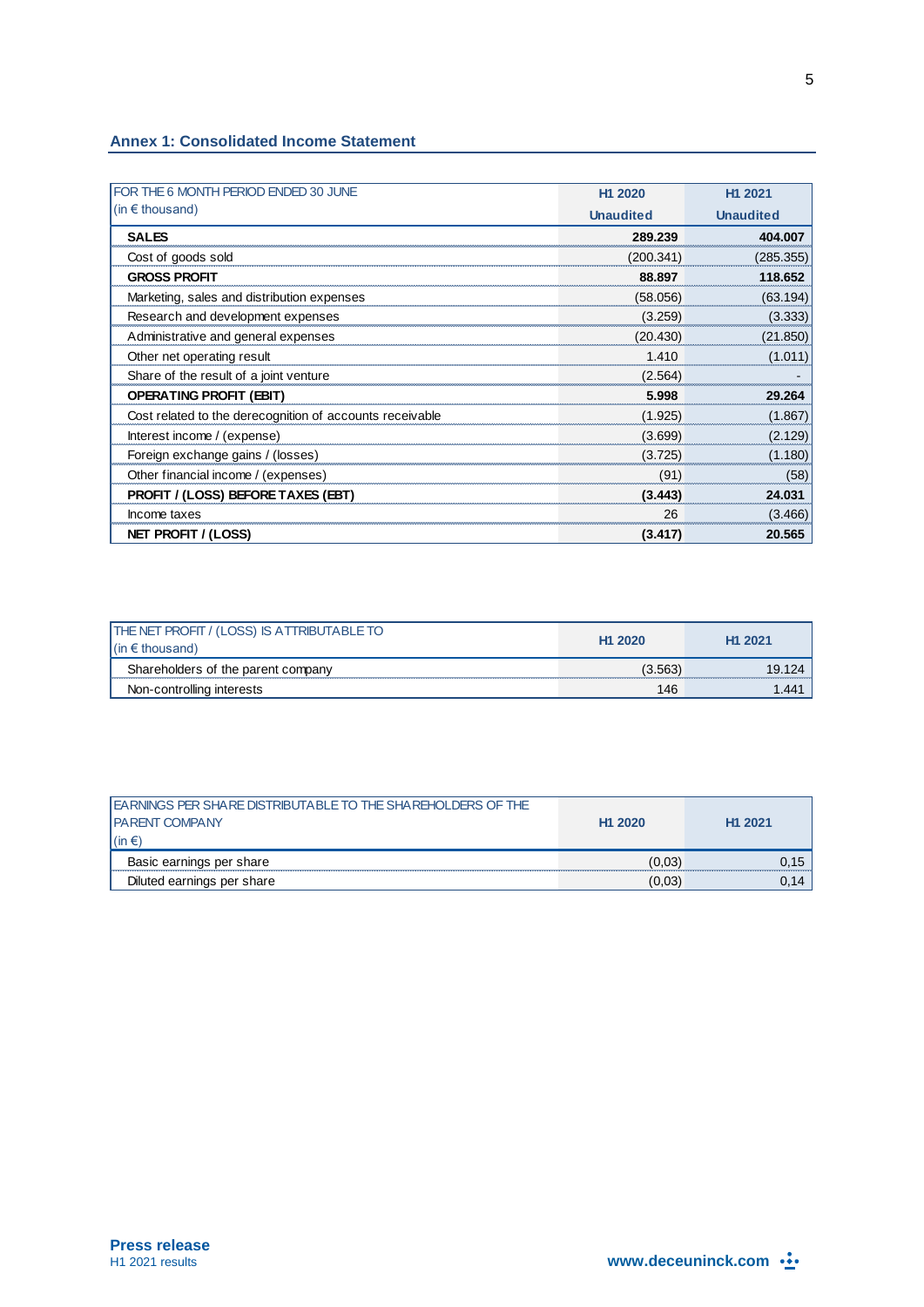## **Annex 2: Consolidated statement of financial position**

|                                                      | 31 December 2020 | <b>30 June 2021</b> |
|------------------------------------------------------|------------------|---------------------|
| (in $\epsilon$ thousand)                             | <b>Audited</b>   | <b>Unaudited</b>    |
| <b>Assets</b>                                        |                  |                     |
| Intangible fixed assets                              | 2.252            | 1.985               |
| Goodw ill                                            | 10.601           | 10.591              |
| Tangible fixed assets                                | 254.274          | 256.957             |
| Financial fixed assets                               | 9                | 9                   |
| Investment in a joint venture                        | $\Omega$         | 0                   |
| Deferred tax assets                                  | 5.174            | 7.808               |
| Long-term receivables                                | 829              | 890                 |
| Non-current assets                                   | 273.139          | 278.241             |
| Inventories                                          | 112.907          | 160.488             |
| Trade receivables                                    | 69.301           | 96.771              |
| Other receivables                                    | 37.159           | 44.940              |
| Cash and cash equivalents                            | 105.623          | 52.161              |
| Fixed assets held for sale                           | 1.244            | 1.279               |
| <b>Current assets</b>                                | 326.235          | 355.638             |
| <b>Total assets</b>                                  | 599.373          | 633.879             |
|                                                      |                  |                     |
| <b>Equity and liabilities</b>                        |                  |                     |
| <b>Issued capital</b>                                | 53.950           | 54.396              |
| Share premiums                                       | 88.310           | 89.983              |
| Retained earnings                                    | 228.334          | 241.187             |
| Remeasurement of post employment benefit obligations | (7.409)          | (6.115)             |
| Treasury shares                                      | (75)             | (75)                |
| Currency translation adjustments                     | (123.764)        | (126.673)           |
| Equity excluding non-controlling interest            | 239.348          | 252.704             |
| Non-controlling interest                             | 6.937            | 7.086               |
| Equity including non-controlling interest            | 246.284          | 259.790             |
| Interest-bearing loans including lease liabilities   | 137.022          | 123.383             |
| Other long term liabilities                          | 676              | 1.158               |
| Employee benefit obligations                         | 22.305           | 20.753              |
| Long term provisions                                 | 3.485            | 3.320               |
| Deferred tax liabilities                             | 1.788            | 2.991               |
| Non-current liabilities                              | 165.275          | 151.604             |
| Interest-bearing loans including lease liabilities   | 24.069           | 25.820              |
| Trade payables                                       | 107.963          | 136.452             |
| <b>Tax liabilities</b>                               | 8.275            | 11.118              |
| Employee related liabilities*                        | 14.422           | 14.581              |
| Employee benefit obligations                         | 1.158            | 905                 |
| Short-term provisions                                | 3.212            | 660                 |
| Other liabilities                                    | 28.715           | 32.949              |
| <b>Current liabilities</b>                           | 187.815          | 222.484             |
| <b>Total equity and liabilities</b>                  | 599.373          | 633.879             |

\* Employee related liabilities are short-term liabilities and consist mainly of salaries, bonuses and holiday payments.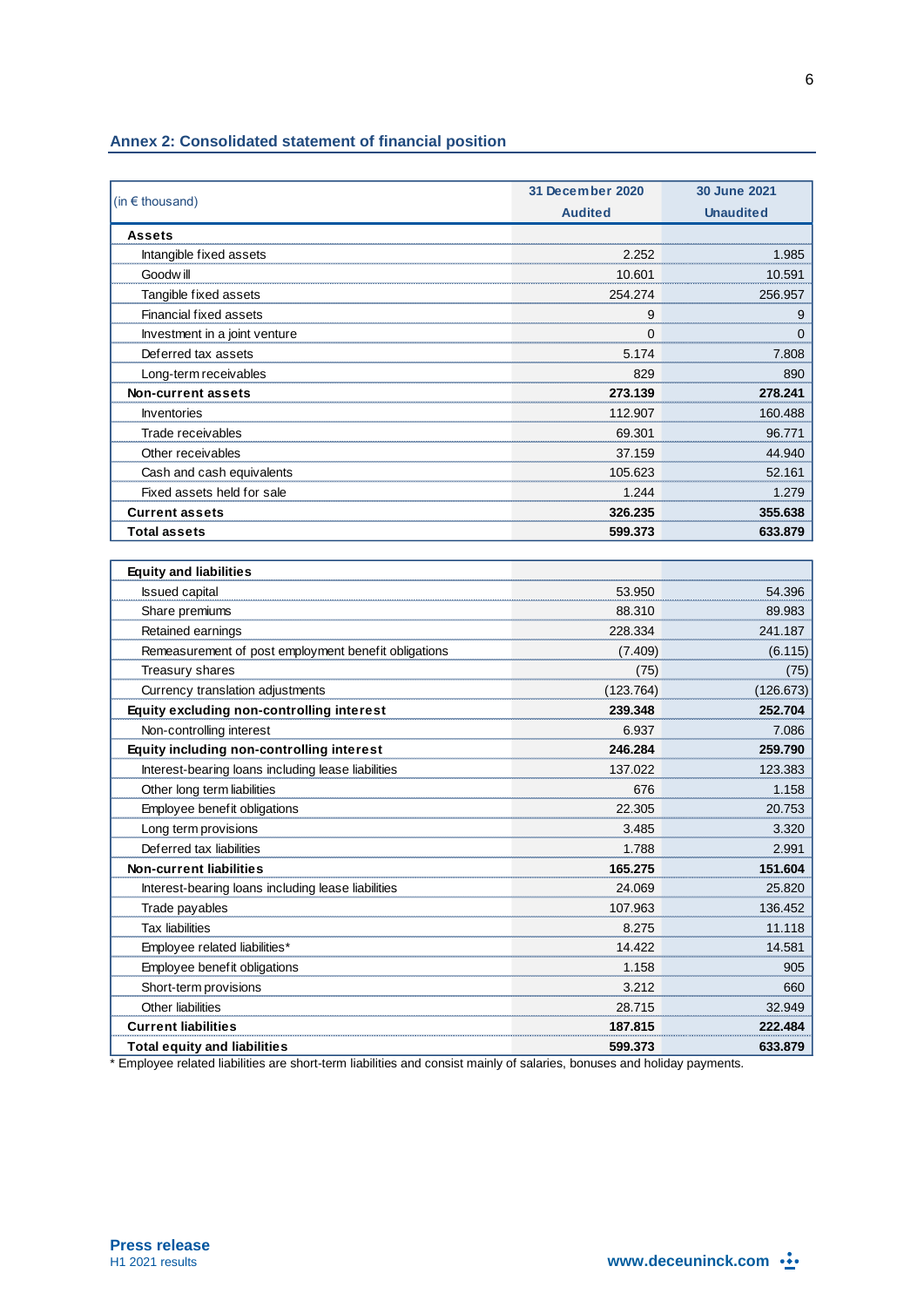|  | <b>Annex 3: Consolidated statement of Cash Flows</b> |  |  |  |
|--|------------------------------------------------------|--|--|--|
|--|------------------------------------------------------|--|--|--|

| FOR THE 6 MONTH PERIOD ENDED 30 JUNE                                    | H1 2020          | H1 2021          |
|-------------------------------------------------------------------------|------------------|------------------|
| (in $\epsilon$ thousand)                                                | <b>Unaudited</b> | <b>Unaudited</b> |
| Profit $(+)$ / loss $(-)$                                               | (3.417)          | 20.565           |
| Depreciations & impairments                                             | 20.440           | 19.090           |
| Net financial charges                                                   | 9.441            | 5.169            |
| Income taxes                                                            | (26)             | 3.466            |
| Inventory w rite-off $(+ = \cos t / - = \text{inc})$                    | 3.112            | (391)            |
| Trade AR w rite-off $(+ = \text{cost}/ - = \text{inc})$                 | 5.425            | 2.812            |
| Movements in provisions $(+ = \text{cost}/ - = \text{inc})$             | (1.808)          | (740)            |
| Gain / loss on disposal of (in)tang. FA $(+ = cost / - = inc)$          | (55)             | (70)             |
| Fair value adjustments in equity                                        |                  | 292              |
| Fair value adjustments of investment in a joint venture (equity method) | 2.564            |                  |
| <b>GROSS OPERATING CASH FLOW</b>                                        | 35.676           | 50.193           |
| Decr / (incr) in inventories                                            | (13.345)         | (50.079)         |
| Decr / (incr) in trade AR                                               | 3.041            | (35.140)         |
| Incr / (decr) in trade AP                                               | 1.346            | 32.196           |
| Decr / (incr) in other operating assets/liabilities                     | 8.744            | (5.086)          |
| Income taxes paid $(-)$ / received $(+)$                                | 106              | (2.650)          |
| <b>CASH FLOW FROM OPERATING ACTIVITIES</b>                              | 35.568           | (10.566)         |
| Purchases of (in)tangible FA (-)                                        | (8.949)          | (24.831)         |
| Proceeds from sale of $(in)$ tangible FA $(+)$                          | 1.651            | 314              |
| Proceeds from sale of financial $FA (+)$                                | 97               | 506              |
| <b>CASH FLOW FROM INVESTMENT ACTIVITIES</b>                             | (7.201)          | (24.011)         |
| Capital increase (+) / decrease (-)                                     | 458              | 2.119            |
| Dividends paid $(-)$ / received $(+)$                                   | (141)            | (6.905)          |
| Interest received $(+)$                                                 | 999              | 1.491            |
| Interest paid $(-)$                                                     | (2.955)          | (1.552)          |
| Net financial result, excl interest                                     | 987              | (3.366)          |
| New long-term debts                                                     | 10.800           | 10.801           |
| Repayment of long-term debts                                            | (12.719)         | (15.774)         |
| New short-term debts                                                    | 50.198           | 7.217            |
| Repayment of short-term debts                                           | (9.487)          | (11.863)         |
| <b>CASH FLOW FROM FINANCING ACTIVITIES</b>                              | 38.140           | (17.833)         |
|                                                                         |                  |                  |
| Net increase / (decrease) in cash and cash equivalents                  | 66.507           | (52.410)         |
| Cash and cash equivalents as per beginning of period                    | 52.799           | 105.623          |
| Impact of exchange rate fluctuations                                    | (4.619)          | (1.052)          |
| Cash and cash equivalents as per end of period                          | 114.687          | 52.161           |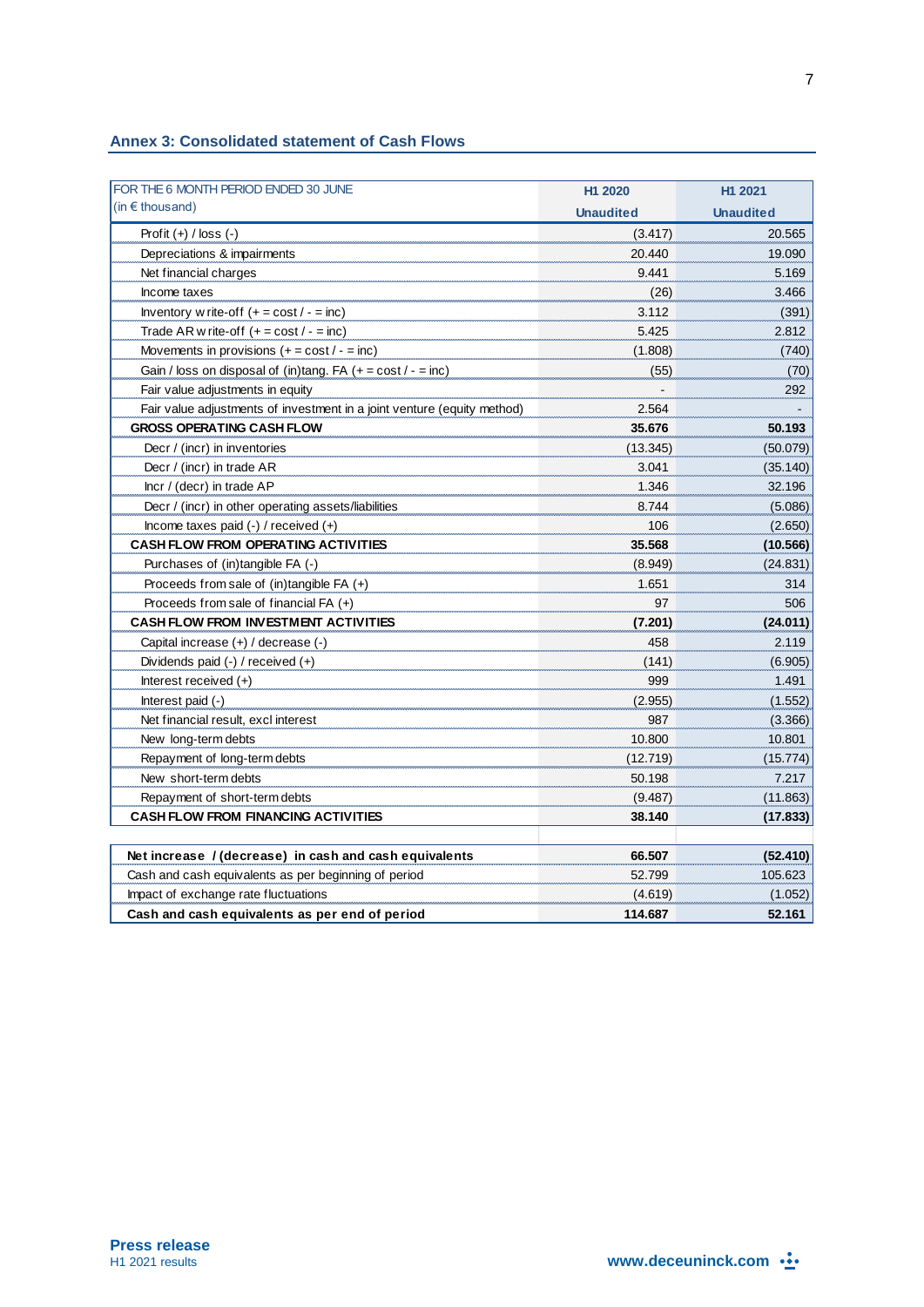### **Financial calendar**

17 August 2021 **Half year results 2021** 7 September 2021 Roadshow Kepler Cheuvreux

### **Glossary**

| 1 | <b>EBITDA</b>             | EBITDA is defined as operating profit / (loss) adjusted for depreciation / amortizations and<br>impairment of fixed assets.                                                                                                                                                                                                                                                          |                                              |                                              |  |
|---|---------------------------|--------------------------------------------------------------------------------------------------------------------------------------------------------------------------------------------------------------------------------------------------------------------------------------------------------------------------------------------------------------------------------------|----------------------------------------------|----------------------------------------------|--|
|   |                           |                                                                                                                                                                                                                                                                                                                                                                                      | June<br>2020                                 | June<br>2021                                 |  |
|   |                           | Operating profit                                                                                                                                                                                                                                                                                                                                                                     | 5.998                                        | 29.264                                       |  |
|   |                           | Depreciations & impairments                                                                                                                                                                                                                                                                                                                                                          | (20.440)                                     | (19.050)                                     |  |
|   |                           | <b>EBITDA</b>                                                                                                                                                                                                                                                                                                                                                                        | 26.438                                       | 48.314                                       |  |
| 2 | Adjusted<br><b>EBITDA</b> | Adjusted EBITDA is defined as operating profit / (loss) adjusted for (i) depreciations, amortizations<br>and impairment of fixed assets, (ii) integration & restructuring expenses, (iii) gains & losses on<br>disposal of consolidated entities, (iv) gains & losses on asset disposals, (v) impairment of goodwill<br>and impairment of assets resulting from goodwill allocation. |                                              |                                              |  |
|   |                           |                                                                                                                                                                                                                                                                                                                                                                                      | June                                         | June                                         |  |
|   |                           |                                                                                                                                                                                                                                                                                                                                                                                      | 2020                                         | 2021                                         |  |
|   |                           | <b>EBITDA</b>                                                                                                                                                                                                                                                                                                                                                                        | 26.438                                       | 48.314<br>2.706                              |  |
|   |                           | Integration & restructuring expenses<br>Impairment of assets arising from goodwill allocation                                                                                                                                                                                                                                                                                        | 105<br>1.289                                 |                                              |  |
|   |                           | <b>Adjusted EBITDA</b>                                                                                                                                                                                                                                                                                                                                                               | 27.832                                       | $(-)$<br>51.019                              |  |
|   |                           |                                                                                                                                                                                                                                                                                                                                                                                      |                                              |                                              |  |
| 3 | <b>EBIT</b>               | EBIT is defined as Earnings before interests<br>and taxes (operational result).<br><b>EBITDA</b><br>Depreciations & impairments<br><b>EBIT</b>                                                                                                                                                                                                                                       | June<br>2020<br>26,438<br>(20, 440)<br>5,998 | June<br>2021<br>48,314<br>(19,050)<br>29,264 |  |
| 4 | <b>EBT</b>                | EBT is defined as Earnings before taxes.                                                                                                                                                                                                                                                                                                                                             |                                              |                                              |  |
| 5 | EPS (non-<br>diluted)     | EPS (non-diluted) are the non-diluted earnings per share and is defined as Earnings attributable to<br>ordinary shareholders over the weighted average number of ordinary shares                                                                                                                                                                                                     |                                              |                                              |  |
| 6 | <b>EPS (diluted)</b>      | EPS (diluted) are the diluted earnings per share and is defined as Earnings attributable to ordinary<br>shareholders over the sum of weighted average number of ordinary shares and the weighted<br>average number of ordinary shares which would be issued upon conversion into ordinary shares of<br>all potential shares leading to dilution                                      |                                              |                                              |  |
| 7 | Net debt                  | Net debt is defined as the sum of current and non-current interest-bearing borrowings (including<br>leasing) minus cash and cash equivalents                                                                                                                                                                                                                                         |                                              |                                              |  |
|   |                           |                                                                                                                                                                                                                                                                                                                                                                                      | June<br>2020                                 | June<br>2021                                 |  |
|   |                           | Interest-bearing borrowings -current                                                                                                                                                                                                                                                                                                                                                 | 89,727                                       | 25,820                                       |  |
|   |                           | Interest-bearing borrowings - non-current                                                                                                                                                                                                                                                                                                                                            | 143,399                                      | 123,383                                      |  |
|   |                           | Cash and cash equivalents                                                                                                                                                                                                                                                                                                                                                            | (114, 687)                                   | (52, 161)                                    |  |
|   |                           | Net debt                                                                                                                                                                                                                                                                                                                                                                             | 118,439                                      | 97,042                                       |  |
|   |                           |                                                                                                                                                                                                                                                                                                                                                                                      |                                              |                                              |  |